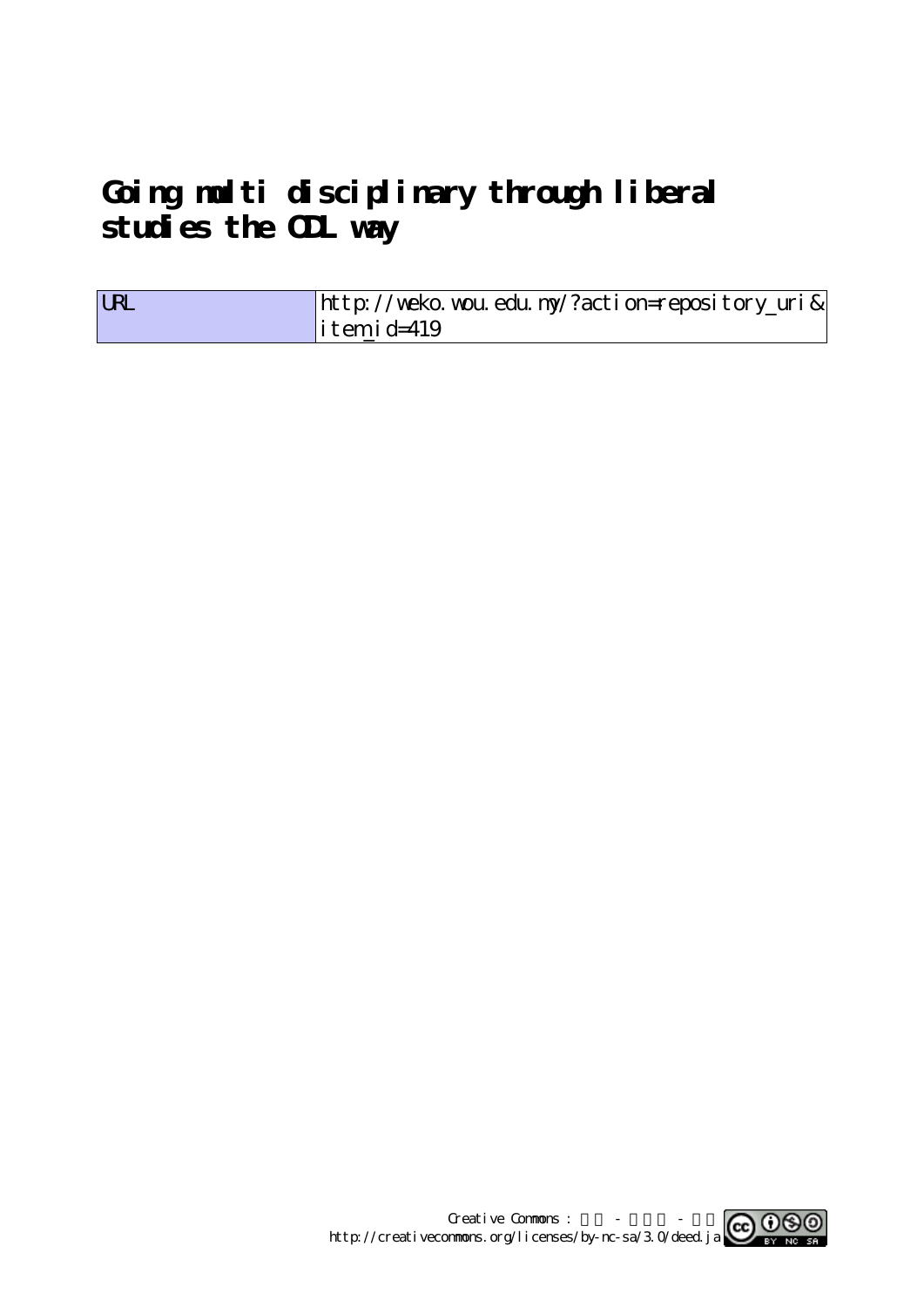

## **Going Multi Disciplinary Through Liberal Studies The ODL Way**

**Professor Mogana Dhamotharan**

*Dean School of Foundation and Liberal Studies Wawasan Open University 54 Jalan Sultan Ahmad Shah 10050 Penang H/P: 012-2160303 moganad@wou.edu.my*

### **ABSTRACT**

*The focus of a liberal education is on civilizing of an individual's life purposes, the refining of emotional reactions, and the maturing of understanding of the nature of things according to the best of our time (Adapted Gasset, 1946, p.1). A World Bank Task Force member describes a liberally educated person as someone who can think and write clearly, effectively, and critically; communicate with precision, cogency, and force; has a critical appreciation of the ways in which knowledge is gained and understanding of the universe, of society, and of self; has a broad knowledge of other cultures and other times, and is able to make decisions based on reference to the wider world and to the historical forces that have shaped it; has some understanding of and experience in thinking systematically about moral and ethical problems; and has achieved depth in some field of knowledge. The Wawasan Open University has taken a bold and dynamic step in this direction with a vision to return the renaissance to education and lifelong learning through open and distance learning of liberal studies. This paper will briefly discuss liberal studies as a means to achieving new heights in multi disciplinary knowledge for Malaysians.*

**Keywords**: Liberal studies, liberal education, liberal studies through open and distance learning, liberal studies as multi disciplinary knowledge, liberal studies and lifelong learning.

#### **INTRODUCTION**

The Association of American Colleges and Universities (1998) describes liberal learning as not being confined to any particular field of study but providing substantial content, a rigorous methodology and an active engagement with societal, ethical, and practical implications of one's learning. Therefore, what is required in a liberal education tradition is that one understands the foundations of knowledge and inquiry about nature, culture and society as well as master core skills of perception, analysis, and expression to enable one to cultivate a respect for truth, recognize the importance of historical and cultural context, and also to allow one to explore connections among formal learning, citizenship, and service to communities.

St. John's College freshman Graham Gallagher (2009) rightly pointed out that learning is not a competition but a journey. Academics are of the view that the emphasis on narrow specialization in colleges had harmed the quality of higher education by failing to expose students to the tradition of broad cross-disciplinary learning. The president of St. John's College in the US, Christopher Nelson is of the opinion that people think that in a bad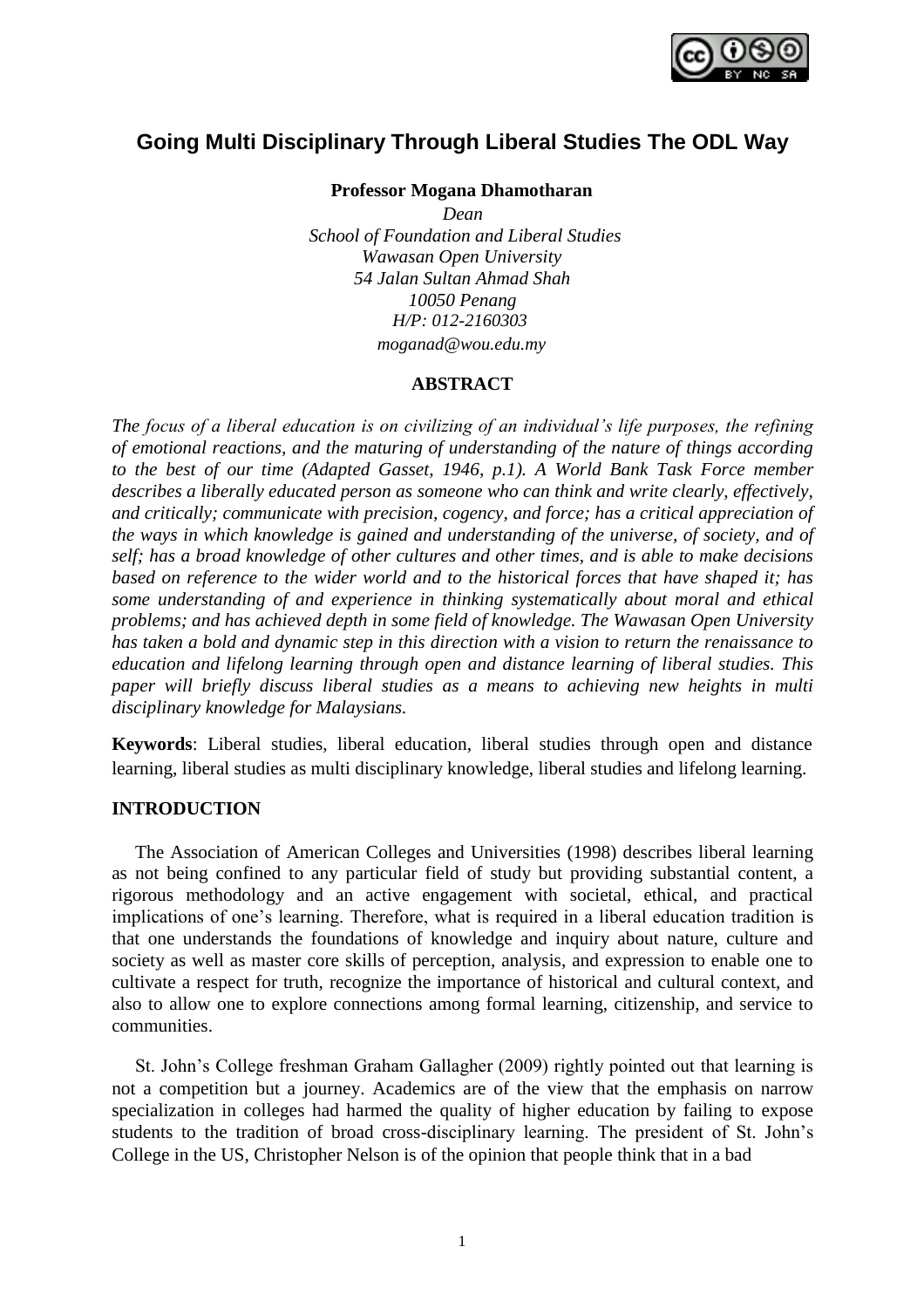economy they need skills for a job and fail to realize that "a Liberal Arts education will give them skills for life and that will get them a job".

Underpinning this understanding of liberal studies lies dormant a plethora of notions of knowledge, skills, and attitudes sadly underplayed in most curricula at present. However, cognizant of this potential, the Wawasan Open University took a bold and dynamic step to offer a programme of study leading to a Bachelor's Degree in Liberal Studies. The programme structure has the *Matapelajaran Wajib* (*MPW*) Courses, University Compulsory Courses, Core Courses (General Education), Free Elective Courses (Social Sciences) and Free Elective Courses (Humanities). The vision of this move is to return the renaissance to education and lifelong learning through the open and distance learning mode. Why pursue liberal studies and what are the benefits of liberal studies?

#### **BENEFITS OF LIBERAL STUDIES**

According to the World Bank Task Force on Higher Education and Society (2000, p.83) liberal studies is an excellent form of preparation for the flexible, knowledge-based careers that increasingly dominate the upper tiers of the modern labour force as the ability to learn will continue to provide valuable insurance against the vagaries of a rapidly changing economic environment.

Given the variety of opinions regarding the characteristics of a liberally educated person the Task Force (2000, p.84) describes such a person as someone who:

- can think and write clearly, effectively, and critically, and who can communicate with precision, cogency; and force;
- has a critical appreciation of the ways in which we gain knowledge and understanding of the universe, of society, and of ourselves;
- has a broad knowledge of other cultures and other times, and is able to make decisions based on reference to the wider world and to the historical forces that have shaped it;
- has some understanding of and experience in thinking systematically about moral and ethical problems; and
- has achieved depth in some field of knowledge.

Furthermore, the benefits of liberal studies also include the following:

#### **Teaches One How To Think**

According to Harris (1991) thinking has its own grammar, therefore, the mind if trained and exposed to various areas like Literature or Psychology or Sociology or Management will be better able to process learning in other areas as well as the learners develop an ordered mind that sorts an orderly structure and a set of rules for use. Using these mind tools one will be able to demonstrate the structure of thought and knowledge and intellectual movement, and will create the habit of organized thinking and rational analysis thus giving rise to organized solutions, hierarchical procedures, and rational solutions that can be applied to any endeavour (Harris, 1991). What are considered difficult to do at the beginning become easier as attention and concentration, ability to follow arguments and distinguish the important from the trivial as well as grasp concepts are applied to various areas of study and map the links to better understanding. This makes learning more meaningful and relevant. It follows then that once learners have developed good thinking habits they will be able to perform better in any job concomitantly reducing stress leading to a happier life.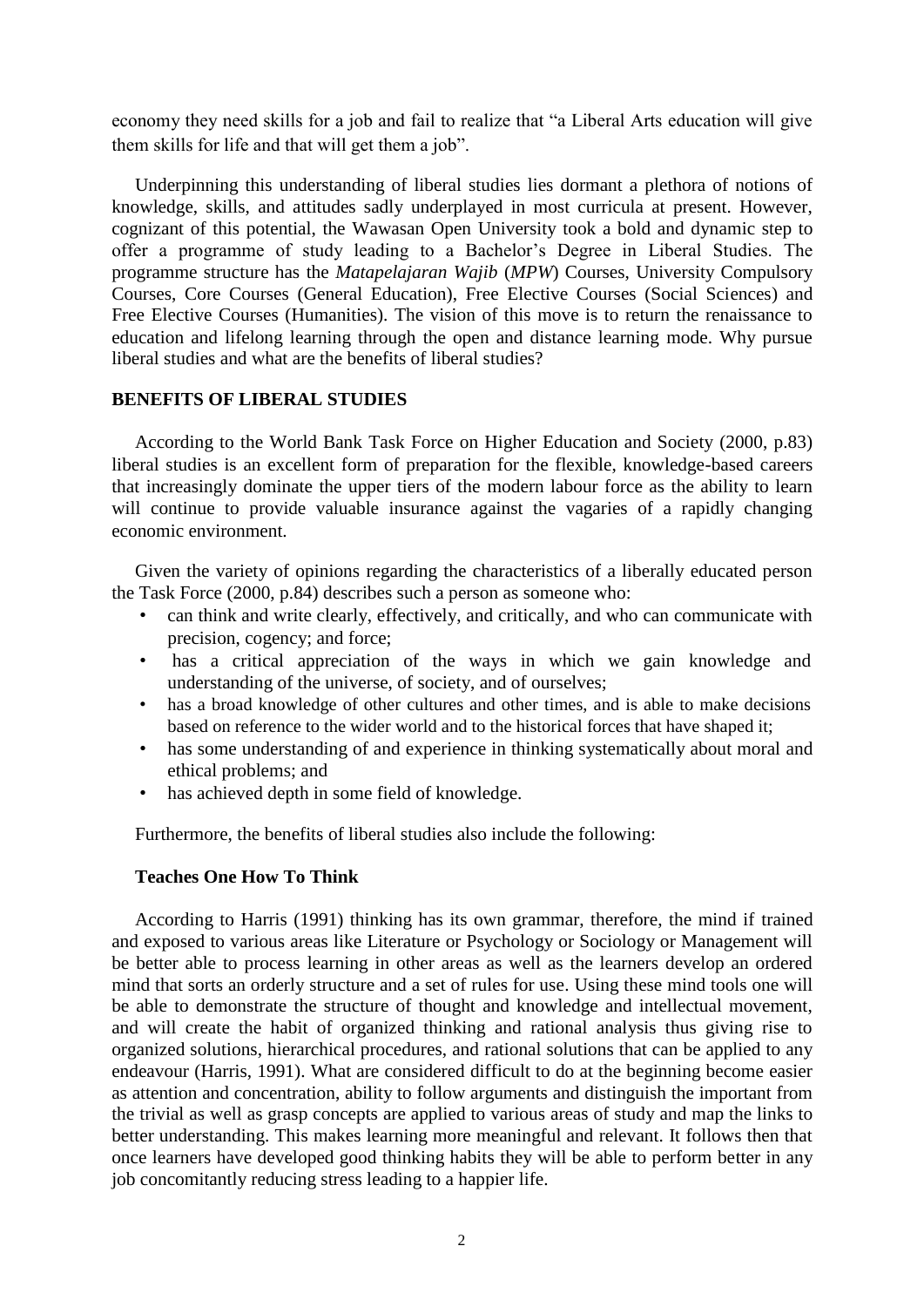#### **Develops Independent Thinking**

The diverse corpus of knowledge gained from liberal studies together with the mind tools will enable learners to form their own opinions, attitudes, values based on sound information augmented by evidence and examination and not based on prejudice or ignorance.

#### **Understand The World Better**

An understanding of a wide range of subjects will only enhance one's understanding of the world better. It is claimed that a wide ranging education covering from biology to history to human nature will provide the tools for understanding and making better meaning of the phenomena in this world.

#### **Teaches One How To Learn**

Liberal Studies tradition mirrors college as providing a telescope and not merely an open and closed book. Moreover, the more one learns, the more one can learn as old knowledge clarifies new knowledge. Notwithstanding, general knowledge enhances creativity where the interactions of diversified knowledge can result in a range of innovation.

#### **Allows One To See Things Whole**

Liberal Studies provides a context for all knowledge in the sense that it allows one to see that all knowledge is a unified wholeness and every field of study is a part of the whole or a partitioning of this unified knowledge. As pointed out by John Henry Newman (1991) an overemphasis on any one field of study tends to distort reality. To quote an armchair philosopher: "When the only tool you have is a hammer, you tend to see every problem as a nail". An all rounded education as in the liberal studies tradition provides a map of the universe where a systematic view provides better understanding of hierarchies and relationships for a more sane and orderly life.

#### **Enhances Wisdom And Faith**

General knowledge leads to wisdom and informed choices to enhance one's life as a whole, thus making one a better person. Philosophers have repeated over time that knowledge will lead one away from a state of infatuation to one of being able to make worthy considerations.

#### **Makes One A Better Teacher**

Liberal Studies is not to be confused with becoming a school teacher but what is meant here is the notion that one communicates cohesively and coherently in whatever situation. A liberal studies background prepares one to engage better without imposing or becoming dogmatic. Instead one is able to reason and be objective in examining issues in discussions bringing to the discussion a level-headed approach.

#### **Contributes To One's Happiness**

Liberal Studies cultivates the mind and a cultivated mind enjoys itself as well as the arts and knowledge makes one smarter and supposedly happier.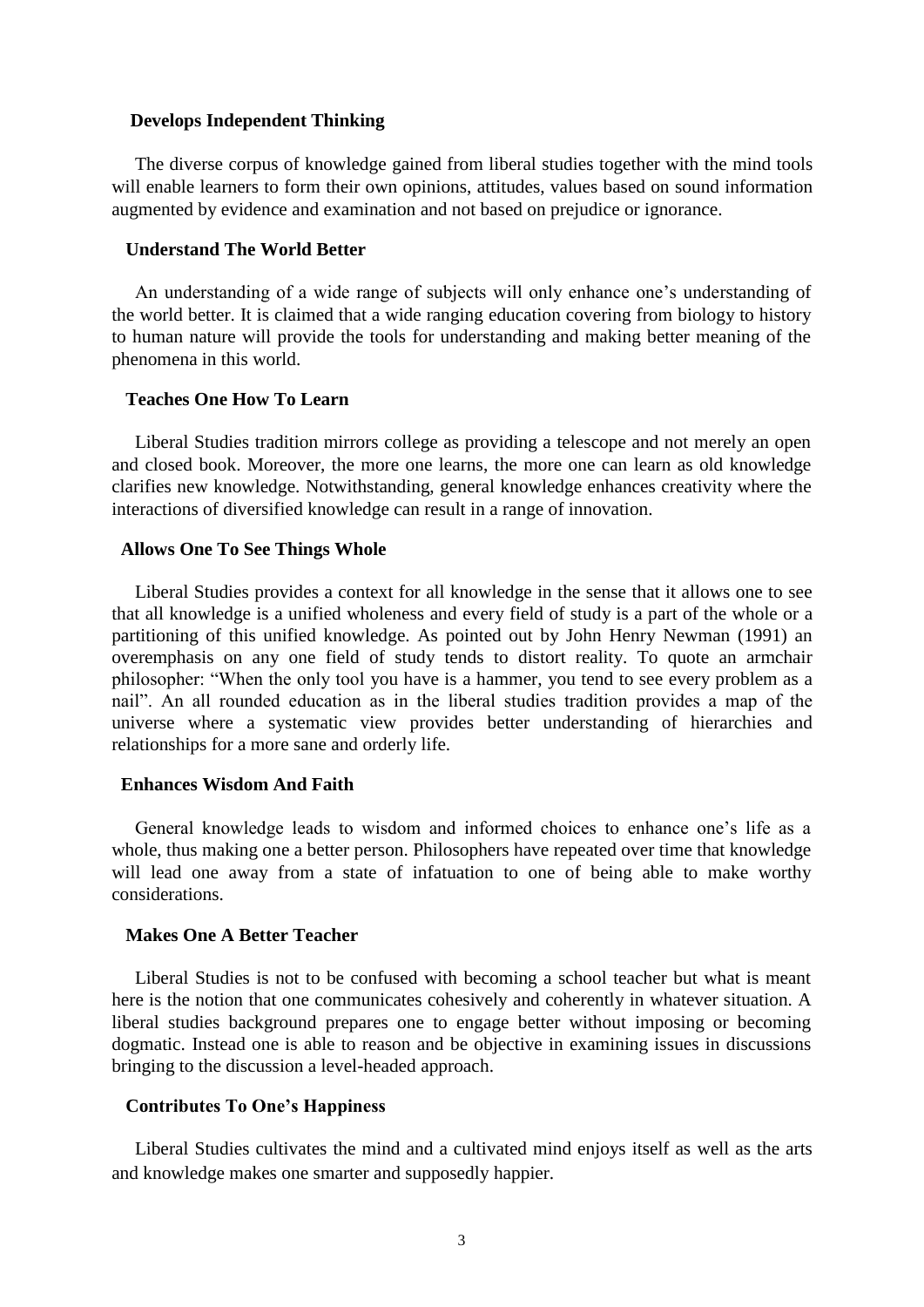## **ROLE OF WAWASAN OPEN UNIVERSITY IN PROMOTING MULTI-DISCIPLINARY KNOWLEDGE**

#### **Vision, Mission, And Values**

The Wawasan Open University (WOU) is Malaysia's first private not -for-profit tertiary institution dedicated to adult learners. It is a people's university funded by the Wawasan Education foundation and provides tertiary educational opportunities through open and distance learning.

Its vision is to be a vibrant learning community that inspires learning, supports innovation and nurtures all-round personal growth.

The mission is to commit to the expansion of opportunities in higher education and to teaching excellence aimed at increasing the level of knowledge and scholarship among all Malaysians (Student Handbook, 2009, p.8).

The Wawasan Open University believes that one has the potential to develop to the fullest, in line with the cherished noble values shared thereby believing in:

- Upholding high institutional standards
- Celebrating the diversity of our students
- Recognizing our employees
- Valuing citizens and community
- Academic freedom and fairness (Staff Handbook, 2009, para. 2.1)

The School of Foundation and Liberal Studies at the Wawasan Open University offers the degree programme in Liberal Studies where upon successful completion of the requirements for graduation students will be awarded the Bachelor of Arts in Liberal Studies (Hons). This programme commenced in January 2009 and as shown in Table 1 there are currently 159 students pursuing Liberal Studies spread over the seven Regional Offices in Malaysia.

| Regional Office    | KL | BU | PG | <b>IPOH</b> | JB | <b>KB</b> | KC | Total |
|--------------------|----|----|----|-------------|----|-----------|----|-------|
| Jan 2009 Semester  |    |    | 12 | ר ו         |    |           |    | 54    |
| July 2009 Semester |    |    |    |             | 10 | IJ        |    | 57    |
| Jan 2010 Semester  |    |    |    |             |    |           |    | 48    |

## **Table 1: Number of Students by Regional Office**

**Source:** ITS, WOU, As of 25 Jan 2010

Interestingly of this total number of students engaged in learning via the open and distance learning mode with the Wawasan Open University, the majority are female as shown in Tables 2(a) and 2(b).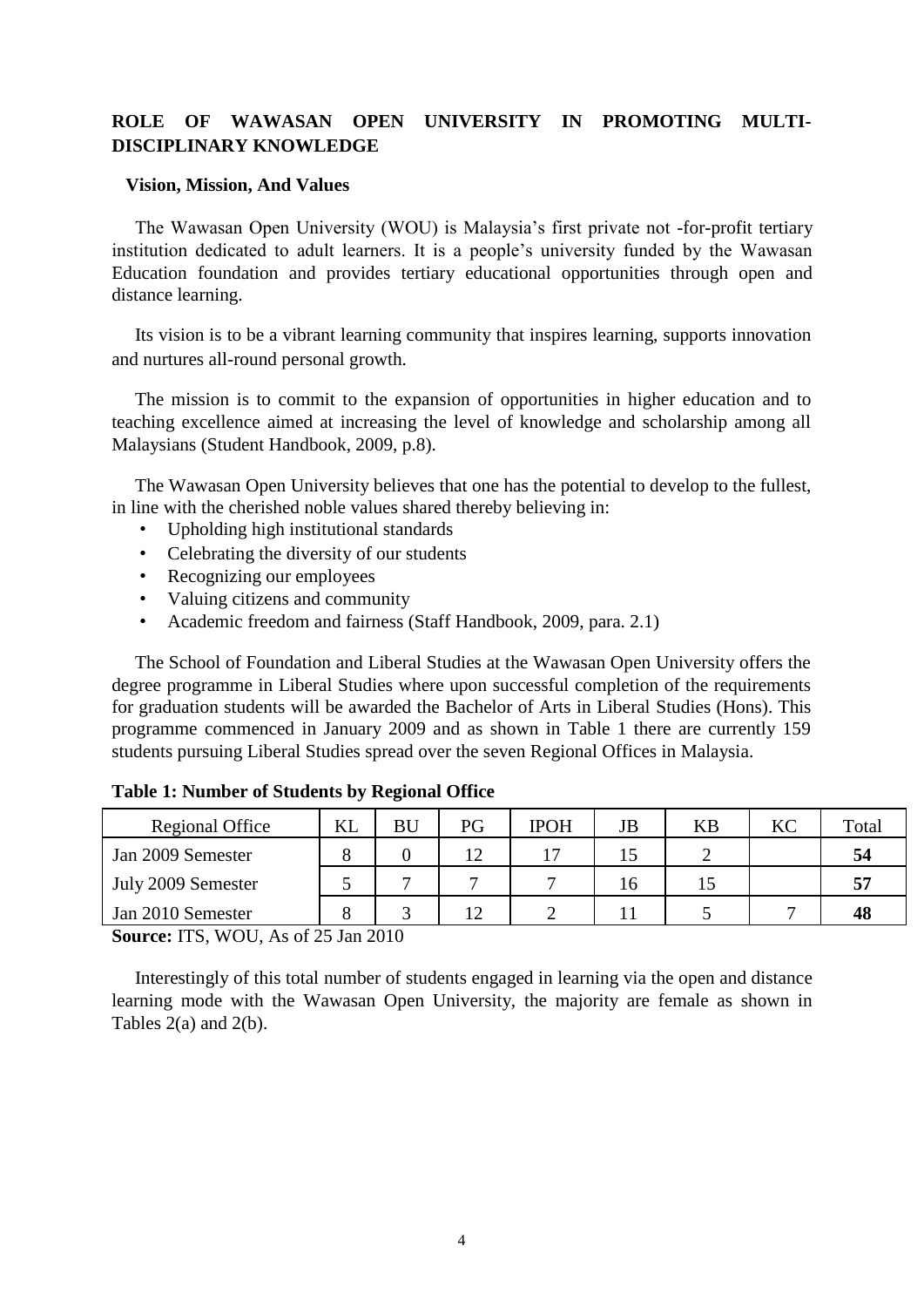| R <sub>O</sub>     | KL |                         | <b>BU</b> |   | PG |              | <b>IPOH</b> |              | JB             |    | <b>KB</b> |    | <b>KC</b>                |  |
|--------------------|----|-------------------------|-----------|---|----|--------------|-------------|--------------|----------------|----|-----------|----|--------------------------|--|
|                    |    | F                       | M         | F | M  | $\mathbf{F}$ | M           | $\mathbf F$  | M              | F  | M         | F  | M                        |  |
| Jan 2009 Semester  |    |                         |           | 0 | 3  | 9            | 6           |              | 8              | ⇁  |           |    | $\overline{\phantom{0}}$ |  |
| July 2009 Semester | 3  | ◠                       |           |   | ↑  | 5            |             | <sub>0</sub> |                | 12 |           | 13 | $\overline{\phantom{0}}$ |  |
| Jan 2010 Semester  | 3  |                         | -0        | 3 | റ  | 10           | 0           |              | $\overline{4}$ | ⇁  |           | 3  |                          |  |
|                    |    | $\overline{\mathbf{2}}$ |           | O |    | 24           | 7           |              |                | 26 |           | 17 |                          |  |

#### **Table 2(a): Number of Students by Gender**

## **(M) Male (F) Female**

#### **Table 2(b): Total Number of Male and Female Students**

| <b>Female</b> | Male | <b>Total</b> |  |  |
|---------------|------|--------------|--|--|
|               |      | 50           |  |  |

Whilst it is encouraging that about one-third of the total number of students pursuing the Liberal Studies programme is male, there are more female students who are availing themselves of the opportunity to further their studies not only because open and distance learning mode suits them better as working adults but also to enhance their soft skills and to be able to determine their own curriculum from the courses offered in the programme. The opportunity provided by the Wawasan Open University in the Liberal Studies programme is unique that having fulfilled the LAN, University core, and programme compulsory courses, students can then determine their own preferences from the courses offered in the Social Science and Humanities clusters for the remaining fifty credits towards graduation. However, there will be those adults who wish to do just some courses without necessarily working for a degree and as such the provision at the Wawasan Open University facilitates such choices as embedded in our vision, mission, and values as well as espoused in the national vision of the nation as a learned 1Malaysia.

As reflected in Table 3, the age of students pursuing the Liberal Studies programme ranges from 21 to 72 years. It is hoped that the programme offered and the mode of study that facilitates learning at any age will see more participation across ages. Our senior student very enthusiastically declared how happy he is to return to learning after all the years of working and grateful for the provision during a student dialogue session.

| Age |    |    |  | 20 - 29   30 - 39   40 - 49   50 - 59   60 - 69   70 - 79   Total |     |
|-----|----|----|--|-------------------------------------------------------------------|-----|
|     | 83 | 44 |  |                                                                   | 159 |

**Table 3: Number of Students by Age**

Table 4 shows the number of students pursuing Liberal Studies at the Wawasan Open University by occupation. These occupation categories include: those doing their own business, executives, assistant engineers to operational assistants, tutors and part time teachers, nurses, laboratory assistants, army personnel, photographers, sales and marketing personnel, retirees and those not employed.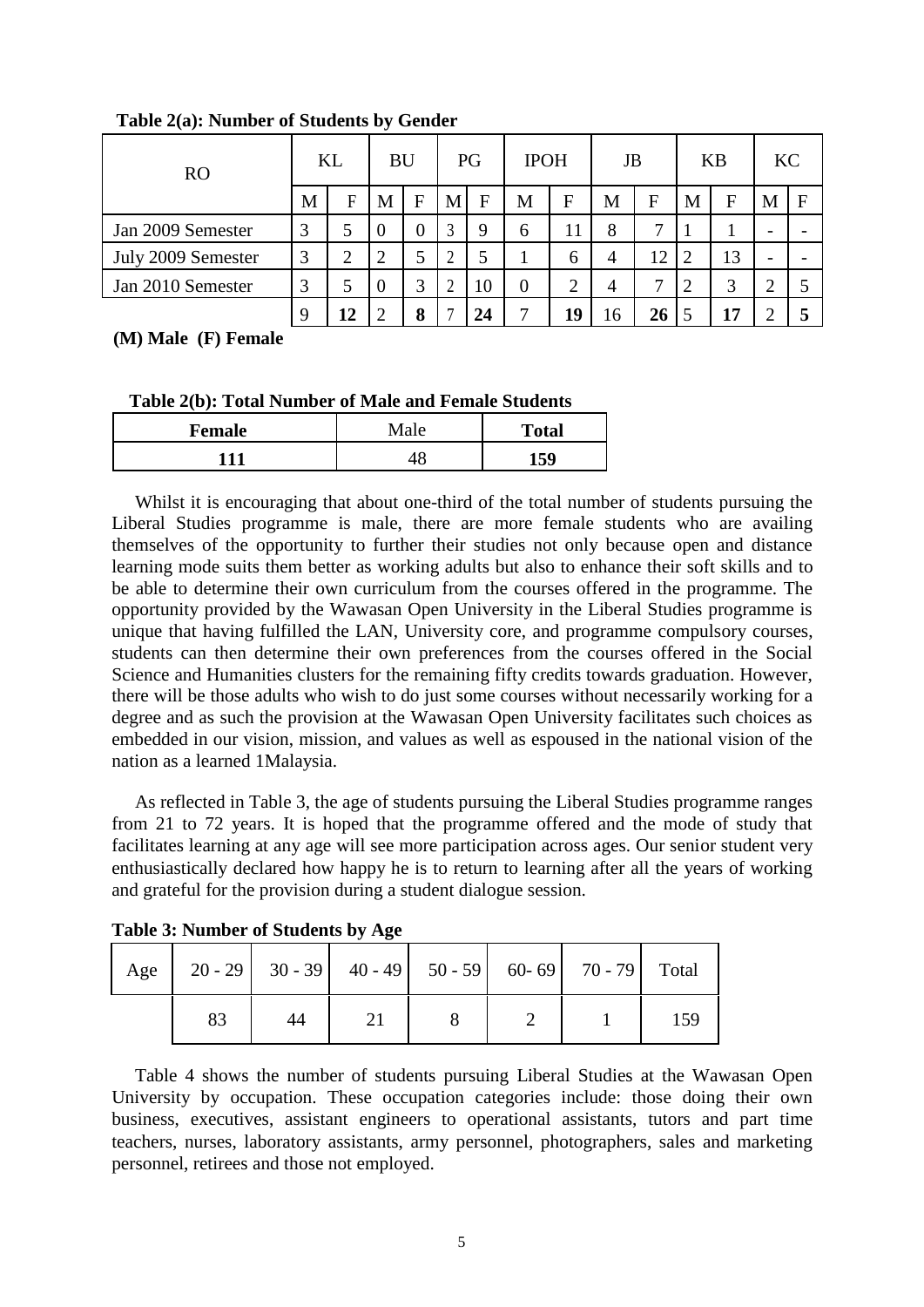#### **Table 4: Number of Students by Occupation**

| Own Business/MD/Director | Executive/CustomerService/AdminS<br>taff | Asst Engineer<br>Technician/MultimediaDesigner/ProductionAsst/Operat<br>ional Asst | Tutor/Part TimeTeacher | Nurse/LabAsst | Policeman/Army | Photographer | Sales/Marketing | Retired | NotEmployed | Total |
|--------------------------|------------------------------------------|------------------------------------------------------------------------------------|------------------------|---------------|----------------|--------------|-----------------|---------|-------------|-------|
| 21                       | 52                                       | 15                                                                                 | 15                     | 9             |                | 1            | 13              | 9       | 23          | 159   |

#### .**CONCLUSION**

There cannot be a more befitting closure to this paper than in the words of John Tusa (2007, pp.7-8) when talking about whether the arts still matter says:

*The arts stand naked and without defence in a world where what cannot be measured is not valued; where what cannot be predicted will not be risked; where what cannot be controlled will not be permitted; where whatever cannot deliver a forecast outcome is not undertaken; where what does not belong to all will be allowed to none.*

Tusa (2007, p.8) goes on to state further why it matters to revive and sustain the arts and to summarize what he says would be appropriate to refresh and re-register the importance of the liberal arts in the present and for the future. The liberal arts:

presents a universal view;

deals with the daily experience in a transforming way;

questions the way the world is viewed;

offers different explanations of that world;

links one to the past and opens the door to the future;

works beyond the outside routine categories;

takes one out of oneself;

makes order out of disorder and stirs up the stagnant;

offers a shared experience rather than an isolated one;

encourages the imagination and attempts the pointless;

offers beauty and confronts one with the fact of ugliness;

suggests explanations but no solutions;

presents a vision of integration rather than disintegration;

forces one to think about the good, bad, false, and true; and

embraces, expresses, and defines the soul of a civilization.

Therefore, it would seem critical to promote the significance of liberal studies because without the liberal arts a nation would not be talking to itself, not dreaming, and not sustaining an interest in the past and be curious about the future. In a postmodern world, where the individual creativity matters, where personal autonomy is invaluable, the liberal arts environment provides an opportunity for developing these characteristics. Given that the investment in the liberal arts is so small and the actual return large that it represents